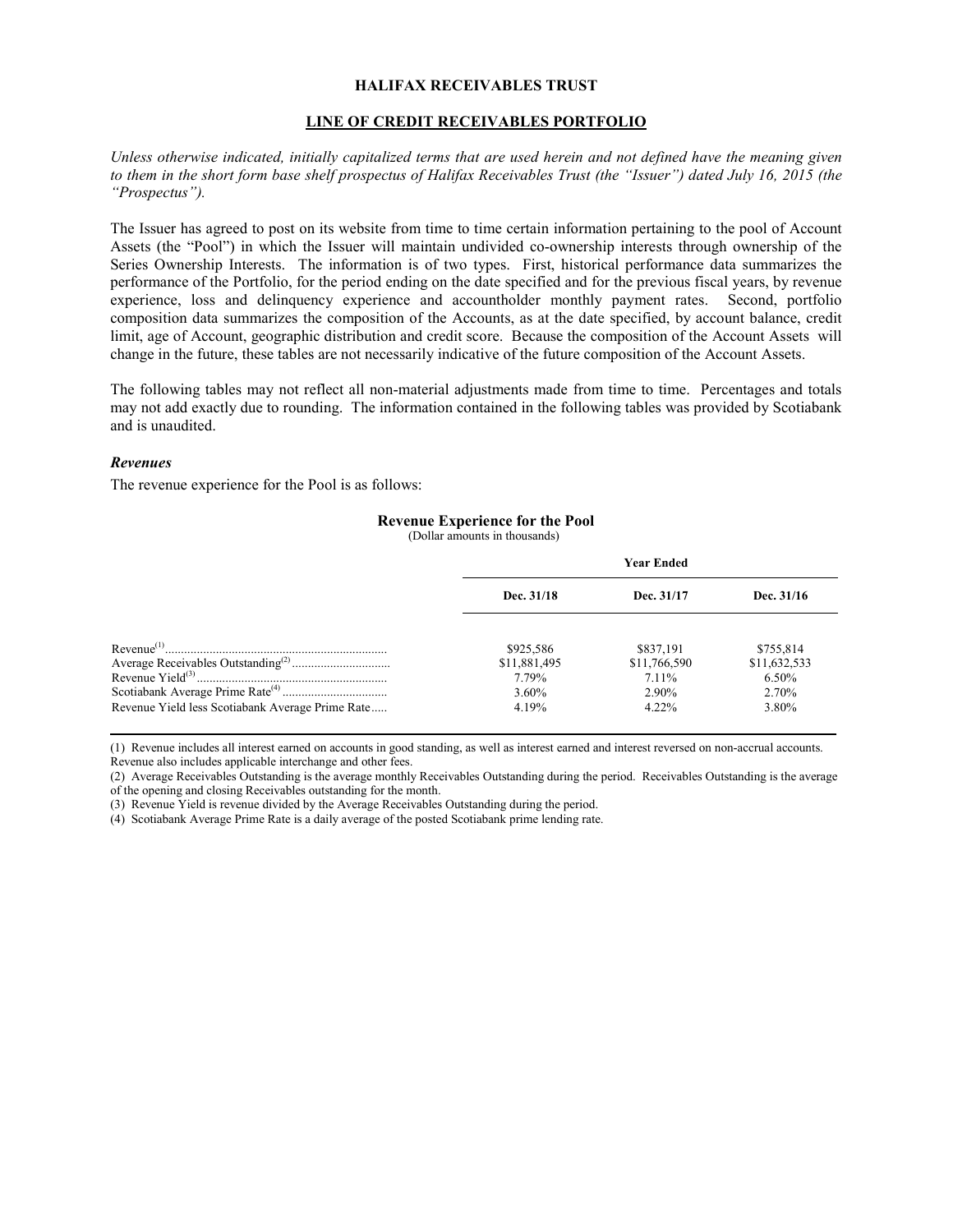### *Losses and Delinquencies*

The loss and delinquency experience for the Pool is as follows:

#### **Loss Experience for the Pool**

(Dollar amounts in thousands)

|                                       | <b>Year Ended</b>         |                           |                           |
|---------------------------------------|---------------------------|---------------------------|---------------------------|
|                                       | Dec. 31/18                | Dec. 31/17                | Dec. 31/16                |
|                                       | \$11,881,495<br>\$226,065 | \$11,766,590<br>\$238,110 | \$11,632,533<br>\$192,640 |
| Net Losses as a Percentage of Average | $1.90\%$                  | $2.02\%$                  | 1.66%                     |

(1) Average Receivables Outstanding is the average monthly Receivables Outstanding during the period. Receivables Outstanding is the average of the opening and closing Receivables outstanding for the month.

(2) Write-offs net of amounts recovered from Receivables.

## **Delinquency Experience for the Pool**

(Dollar amounts in thousands)

|                         |                                   |                                              | <b>Year Ended</b>                 |                                              |                                   |                                              |
|-------------------------|-----------------------------------|----------------------------------------------|-----------------------------------|----------------------------------------------|-----------------------------------|----------------------------------------------|
|                         |                                   | Dec. 31/18                                   |                                   | Dec. 31/17                                   |                                   | Dec. 31/16                                   |
| <b>Days Past Due</b>    | <b>Receivables</b><br>Outstanding | Percentage of<br>Total<br><b>Receivables</b> | <b>Receivables</b><br>Outstanding | Percentage of<br>Total<br><b>Receivables</b> | <b>Receivables</b><br>Outstanding | Percentage of<br>Total<br><b>Receivables</b> |
| 31-60 Days Past Due     | \$37,549                          | 0.31%                                        | \$42,193                          | 0.36%                                        | \$67,319                          | $0.57\%$                                     |
| 61-90 Days Past Due     | \$23,546                          | 0.20%                                        | \$28,119                          | 0.24%                                        | \$40,270                          | $0.34\%$                                     |
| 91-180 Days Past Due    | \$37,606                          | 0.31%                                        | \$38,893                          | $0.33\%$                                     | \$51,600                          | $0.44\%$                                     |
| $181+$ Days Past Due    | \$22,559                          | 0.19%                                        | \$24,760                          | 0.21%                                        | \$38,138                          | $0.32\%$                                     |
| Total 31+ Days Past Due | \$121,259                         | 1.01%                                        | \$133,964                         | 1.14%                                        | \$197,328                         | 1.68%                                        |

### *Accountholder Monthly Payment Rates for the Pool*

The following table sets forth the highest, lowest and average accountholder monthly payment rates during the periods shown, in each case, calculated as a percentage of the Receivables outstanding as of the preceding month-end during the periods indicated.

## **Accountholder Monthly Payment Rates for the Pool**

 $(%$  of Receivables Balance)<sup>(1)</sup>

| <b>Year Ended</b> |            |            |
|-------------------|------------|------------|
| Dec. 31/18        | Dec. 31/17 | Dec. 31/16 |
| 6.48%             | $6.01\%$   | 6.37%      |
| 8.10%             | 8.10%      | 7.58%      |
| 7.48%             | 7.26%      | 7.07%      |

(1) Receivables Balance is the Receivables outstanding as of the preceding month-end.

(2) Average is the simple average of the monthly payment rates during the period.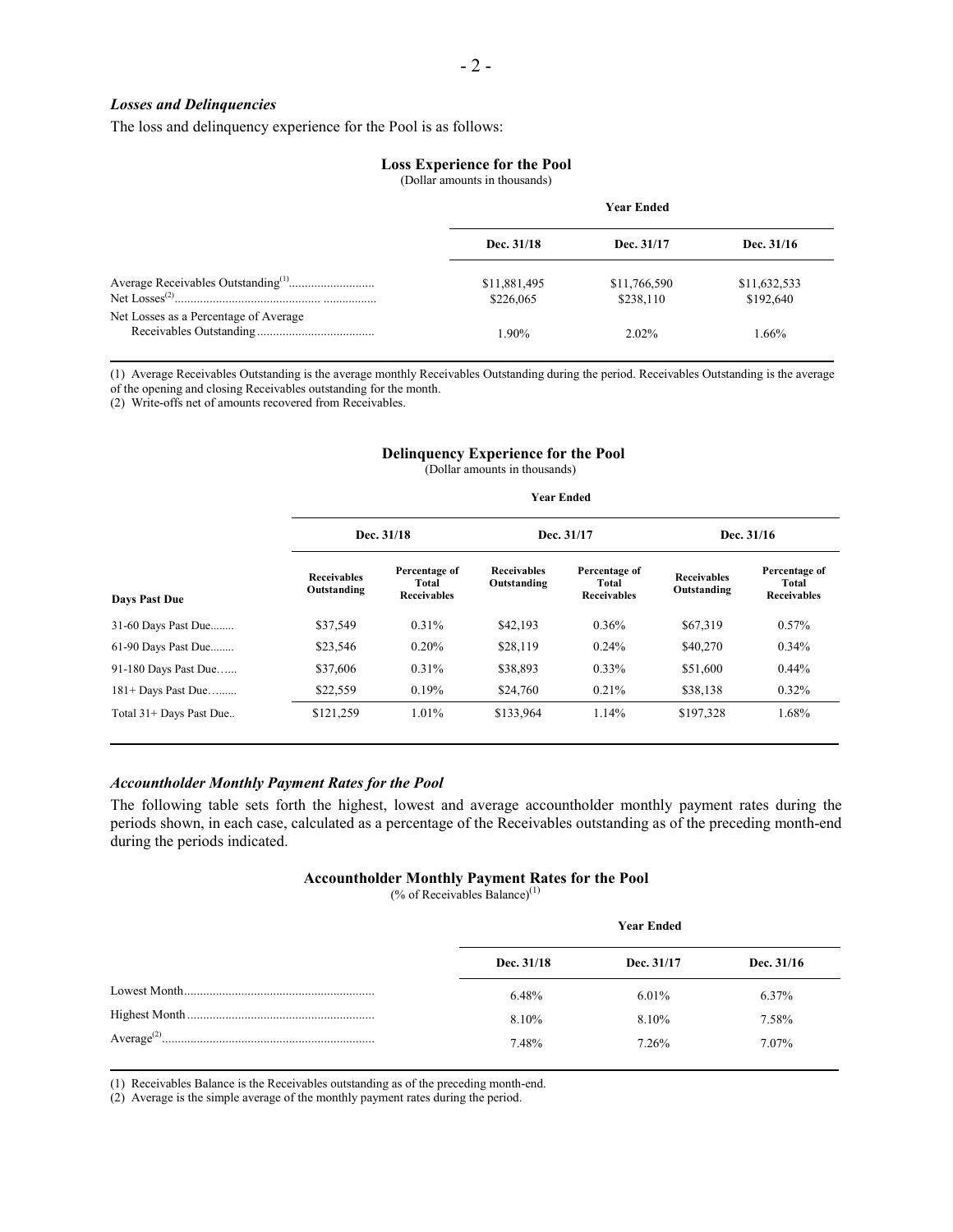## *Composition of the Pool*

The following tables summarize the Pool by various criteria, in each case as of December 31, 2018. There were 2,059,587 Accounts with an aggregate amount of Receivables Outstanding of \$12,031,671,541 as of December 31, 2018.

## **Composition of the Pool by Account Balance as at December 31, 2018**

| <b>Account Balance</b>     | <b>Number of Accounts</b> | Percentage of<br><b>Total Accounts</b> | <b>Receivables</b><br>Outstanding | Percentage of<br><b>Total Receivables</b> |
|----------------------------|---------------------------|----------------------------------------|-----------------------------------|-------------------------------------------|
| Up to $$5,000$             | 1,493,154                 | 72.50%                                 | 335,475,034                       | 2.79%                                     |
| Over \$5,000 to \$10,000   | 145,432                   | 7.06%                                  | 1,142,191,124                     | 9.49%                                     |
| Over \$10,000 to \$15,000  | 110,571                   | 5.37%                                  | 1,370,608,972                     | 11.39%                                    |
| Over \$15,000 to \$20,000  | 86,325                    | 4.19%                                  | 1,511,702,459                     | 12.56%                                    |
| Over \$20,000 to \$25,000  | 59,527                    | 2.89%                                  | 1,335,293,999                     | 11.10%                                    |
| Over \$25,000 to \$30,000  | 49,982                    | 2.43%                                  | 1,376,362,277                     | 11.44%                                    |
| Over \$30,000 to \$35,000  | 41,183                    | $2.00\%$                               | 1,334,173,755                     | 11.09%                                    |
| Over \$35,000 to \$40,000  | 21,489                    | 1.04%                                  | 803, 207, 332                     | $6.68\%$                                  |
| Over \$40,000 to \$45,000  | 13,357                    | 0.65%                                  | 566,967,581                       | 4.71%                                     |
| Over \$45,000 to \$50,000  | 13,385                    | 0.65%                                  | 639,669,047                       | 5.32%                                     |
| Over \$50,000 to \$75,000  | 21,894                    | 1.06%                                  | 1,318,755,049                     | 10.96%                                    |
| Over \$75,000 to \$100,000 | 2,855                     | 0.14%                                  | 240, 563, 476                     | $2.00\%$                                  |
| Over \$100,000             | 433                       | $0.02\%$                               | 56,701,436                        | 0.47%                                     |
| <b>Totals</b>              | 2,059,587                 | 100.00%                                | 12,031,671,541                    | 100.00%                                   |

## **Composition of the Pool by Credit Limit as at December 31, 2018**

| <b>Credit Limit</b>        | <b>Number of Accounts</b> | Percentage of<br><b>Total Accounts</b> | <b>Receivables</b><br>Outstanding | <b>Percentage of Total</b><br><b>Receivables</b> |
|----------------------------|---------------------------|----------------------------------------|-----------------------------------|--------------------------------------------------|
| Up to $$5,000$             | 575,748                   | 27.95%                                 | 32,732,209                        | 0.27%                                            |
| Over \$5,000 to \$10,000   | 298,129                   | 14.48%                                 | 649,292,351                       | 5.40%                                            |
| Over \$10,000 to \$15,000  | 214,827                   | 10.43%                                 | 803,274,769                       | 6.68%                                            |
| Over \$15,000 to \$20,000  | 249,289                   | 12.10%                                 | 1,232,007,687                     | 10.24%                                           |
| Over \$20,000 to \$25,000  | 160,696                   | 7.80%                                  | 1,078,288,471                     | 8.96%                                            |
| Over \$25,000 to \$30,000  | 142,261                   | 6.91%                                  | 1,265,002,958                     | 10.51%                                           |
| Over \$30,000 to \$35,000  | 157,325                   | 7.64%                                  | 1,839,120,242                     | 15.29%                                           |
| Over \$35,000 to \$40,000  | 94,301                    | 4.58%                                  | 1,435,639,864                     | 11.93%                                           |
| Over \$40,000 to \$45,000  | 34,530                    | 1.68%                                  | 611,286,709                       | 5.08%                                            |
| Over \$45,000 to \$50,000  | 64,101                    | 3.11%                                  | 987, 845, 889                     | 8.21%                                            |
| Over \$50,000 to \$75,000  | 58,288                    | 2.83%                                  | 1,707,615,799                     | 14.19%                                           |
| Over \$75,000 to \$100,000 | 8,225                     | 0.40%                                  | 320,965,319                       | 2.67%                                            |
| Over \$100,000             | 1,867                     | $0.09\%$                               | 68,599,274                        | 0.57%                                            |
| <b>Totals</b>              | 2,059,587                 | 100.00%                                | 12,031,671,541                    | 100.00%                                          |